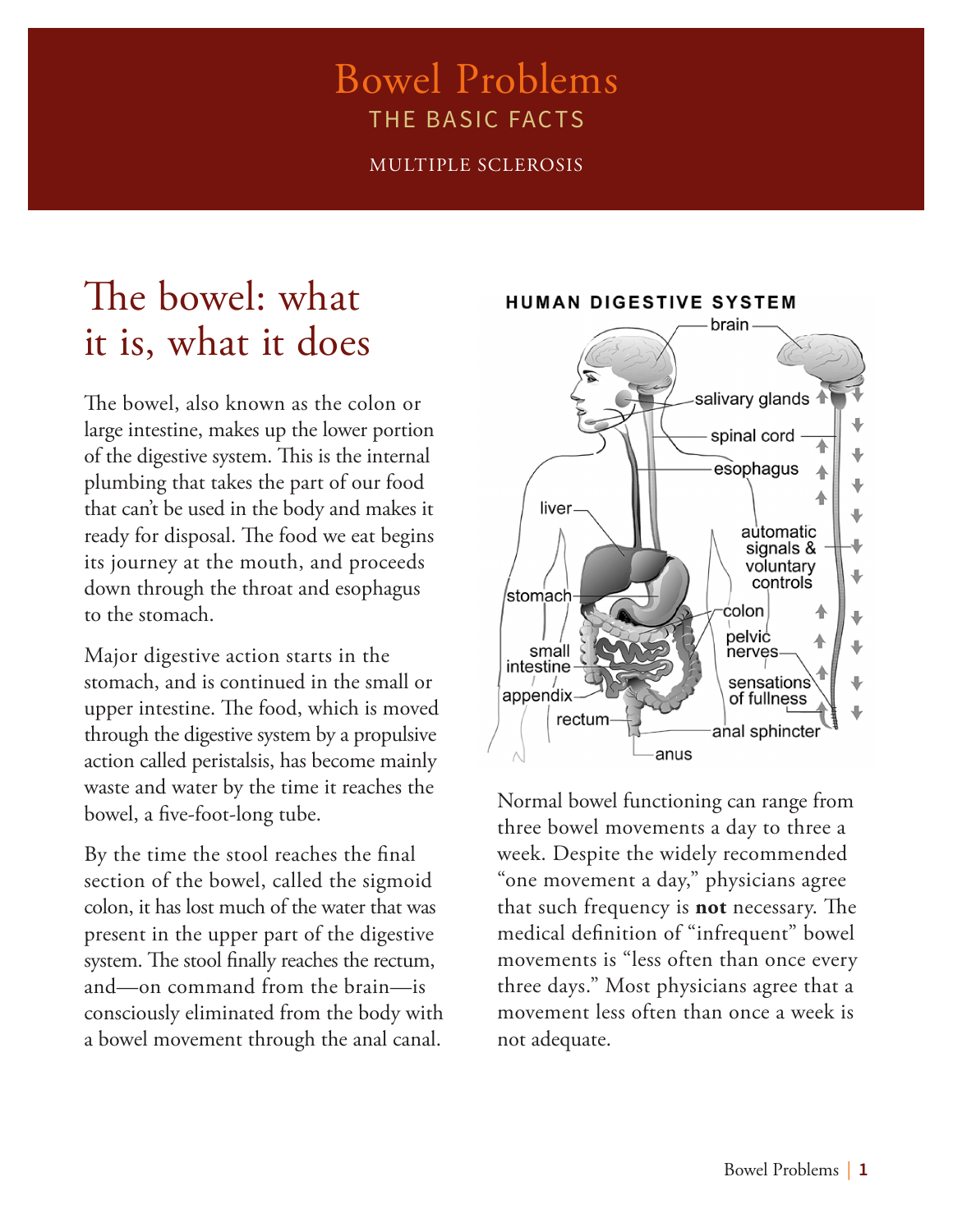The rectum (the last 4–6 inches of the digestive tract) signals when a bowel movement is needed. It remains empty until just before a bowel movement. The filling of the rectum sends messages to the brain via nerves in the rectal wall that a bowel movement is needed.

From the rectum, the stool passes into the anal canal, guarded by ring-shaped internal and external sphincter muscles. Just prior to being eliminated, the stool is admitted to the anal canal by the internal sphincter muscle, which opens automatically when the rectal wall is stretched by a mass of stool. The external sphincter, on the other hand, is opened by a conscious decision of the brain, so that bowel movements can be performed only at appropriate times.

### Constipation and diarrhea

If the contents of the bowel move too fast, not enough water is removed and the stool reaches the rectum in a soft or liquid state known as **diarrhea.** If movement of the stool is slow, too much water may be absorbed by the body, making the stool hard and difficult to pass. This condition is **constipation.** Constipation can prevent any of the stool from being eliminated, or it can result in a partial bowel movement, with part of the waste retained in the bowel or rectum.

#### **Common causes**

Diarrhea and constipation are frequent companions of travelers, resulting from encounters with unfamiliar or contaminated food or water, or simply because of a change in an accustomed level of activity. Diarrhea can also be triggered by a viral, bacterial, or parasitic infection.

Continued diarrhea may also stem from food allergies or sensitivity to particular kinds of foods, such as highly spiced dishes or dairy products. (Intolerance to dairy products can often be accommodated by drinking lactose-reduced milk or by eating dairy products together with tablets containing lactose-digesting enzymes.)

Non-MS-related constipation may also be caused by common medications such as calcium supplements or antacids containing aluminum or calcium. Other drugs that may lead to constipation include antidepressants, diuretics, opiates, and antipsychotic drugs.

Ironically, one of the most common causes of non-MS-related constipation is a voluntary habit: delaying bowel movements to save time on busy days or to avoid the exertion of a trip to the bathroom. Eventually the rectum adapts to the increased bulk of stool and the urge to eliminate subsides. The constipating effects, however, continue, and elimination becomes increasingly difficult.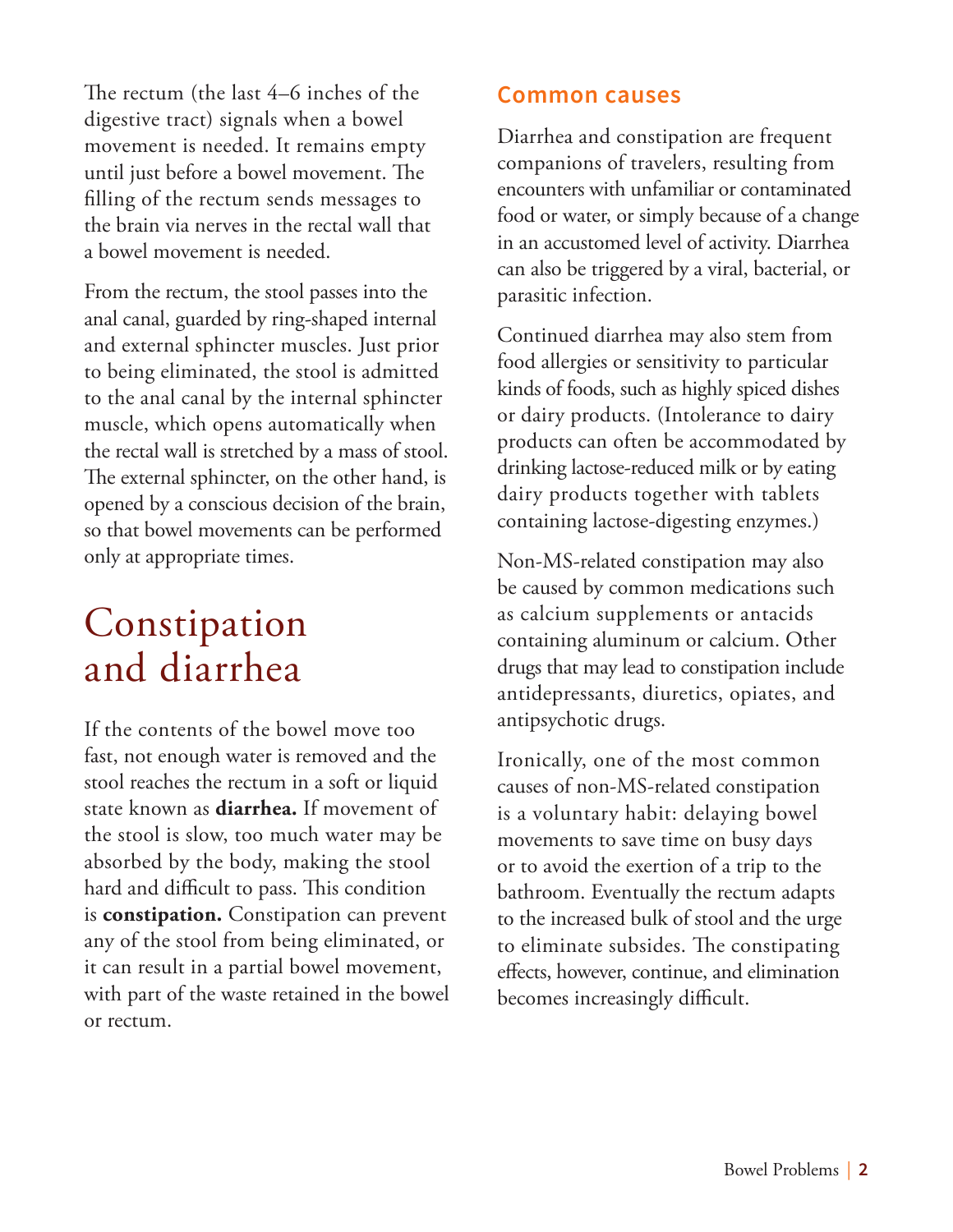For some women, constipation is a premenstrual symptom, and during pregnancy it may be one way that the colon reacts to a change in the level of sex hormones.

**Irritable bowel syndrome,** also known as spastic colon, is an umbrella term for a number of conditions in which constipation and diarrhea alternate, accompanied by abdominal cramps and gas pains. Your doctor can determine if you have a disease or simply a syndrome associated with stress.

## Constipation and MS

Constipation is the most common bowel complaint in MS. This can be due to poor dietary habits or physical inactivity which can disrupt the digestive system. Depression can also have this effect. As explained above, various medications can also make the situation worse.

In addition, MS can cause loss of myelin in the brain or spinal cord, a shortcircuiting process that may prevent or interfere with the signals from the bowel to the brain indicating the need for a bowel movement, and/or the responding signals from the brain to the bowel that maintain normal functioning.

Common MS symptoms such as difficulty in walking and fatigue can lead to slow movement of waste material through the colon. Weakened abdominal muscles can also make the actual process of having a bowel movement more difficult.

People with MS often have problems with spasticity. If the pelvic floor muscles are spastic and unable to relax, normal bowel functioning will be affected.

Some people with MS also tend to have reduced, rather than the expected increase, in activity in the colon following meals that propels waste toward the rectum.

And finally, some people with MS try to solve common bladder problems by reducing their fluid intake. Restricting fluids makes constipation worse. This is so common in MS that the **first** step to take may be to get medical help for your bladder problems so that adequate fluid intake, which is critical to bowel functions, will be possible.



MS may interfere with fullness messages, causing stool to be retained until it is hard to pass.

A long-term delay in dealing with bowel problems is not an option. Besides the obvious discomfort of constipation, complications can develop. Stool that builds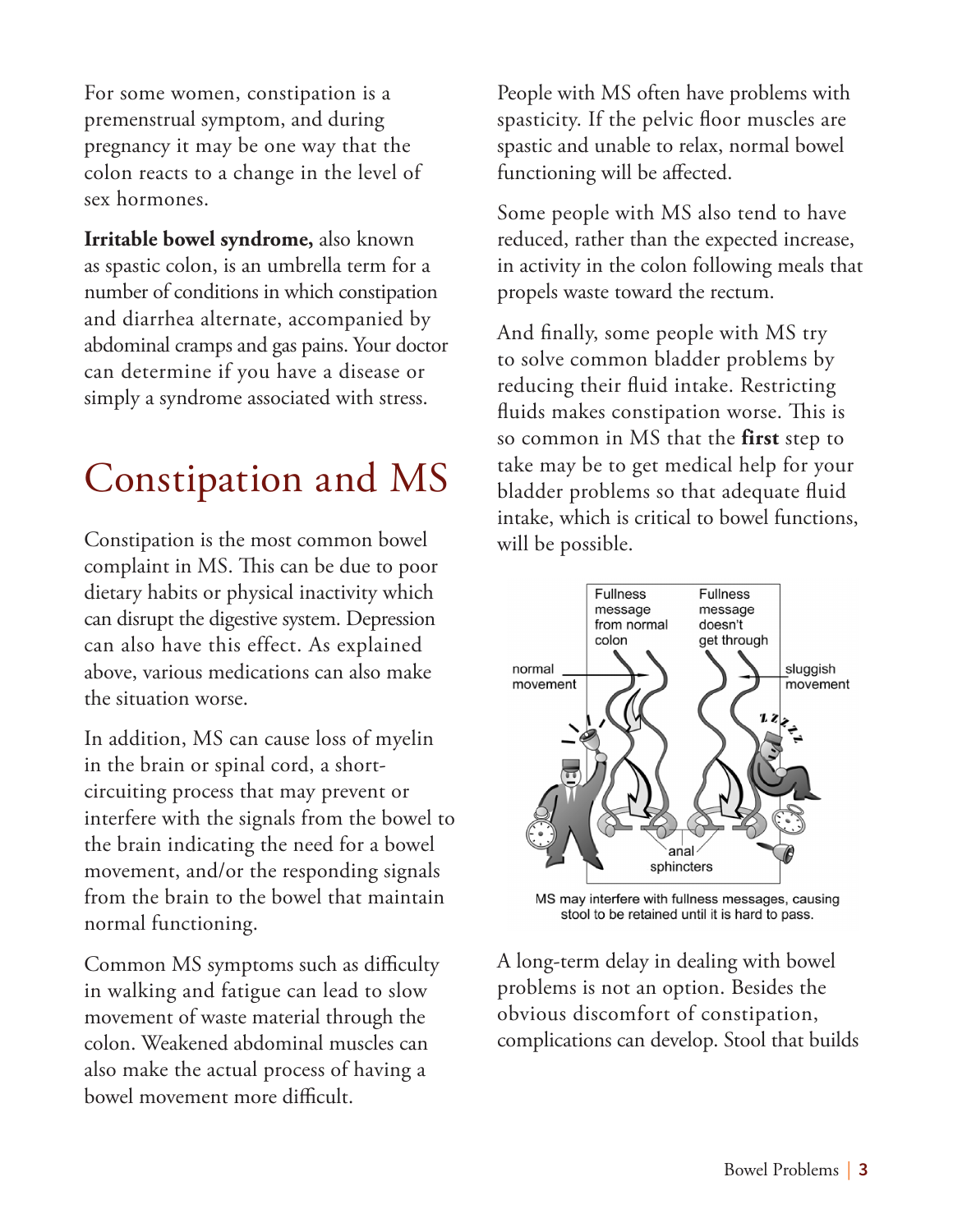up in the rectum can put pressure on parts of the urinary system, increasing some bladder problems. A stretched rectum can send messages to the spinal cord that further interrupt bladder function. Constipation aggravates spasticity. And constipation can be the root cause of the most distressing bowel symptom, incontinence. See page 7.

### Diarrhea and MS

In general, diarrhea is less of a problem for people with MS than constipation. Yet when it occurs, for whatever reasons, it is often compounded by loss of control. Reduced sensation in the rectal area can allow the rectum to stretch beyond its normal range, triggering an unexpected, involuntary relaxation of the external anal sphincter, releasing the loose stool.

MS sometimes causes overactive bowel functioning leading to diarrhea or sphincter abnormalities that can cause incontinence. The condition can be treated with prescription medications such as Pro-Banthine® or Ditropan®.

For the person with MS, as with anyone else, diarrhea might indicate a secondary problem, such as gastro-enteritis, a parasite infection, or inflammatory bowel disease. It is never wise to treat persistent diarrhea without a doctor's advice.

Your doctor may suggest a bulk-former such as Metamucil, Benefiber, or Perdiem. When bulk-formers are used to treat diarrhea instead of constipation, they are taken without any additional fluid. The objective is to take just enough to firm up the stool, but not enough to cause constipation.

If bulk-formers do not relieve diarrhea, your doctor may suggest medications that slow the bowel muscles, such as Lomotil. These remedies are for short-term use only.

# See your doctor

Minor bowel symptoms may be treated with the suggestions offered on this fact sheet, but only your doctor can rule out the more dangerous conditions that a persistent symptom may be signaling.

## Tests

After age 50, all people should have periodic examinations of the lower digestive system. The methods include a rectal exam or a sigmoidoscopy or colonoscopy. These last two tests, in which the bowel is viewed directly with a flexible, lighted tube, are increasingly routine as early diagnostic exams. They do not require a hospital stay. The colonoscopy, which examines the entire large intestine, is widely considered the better choice.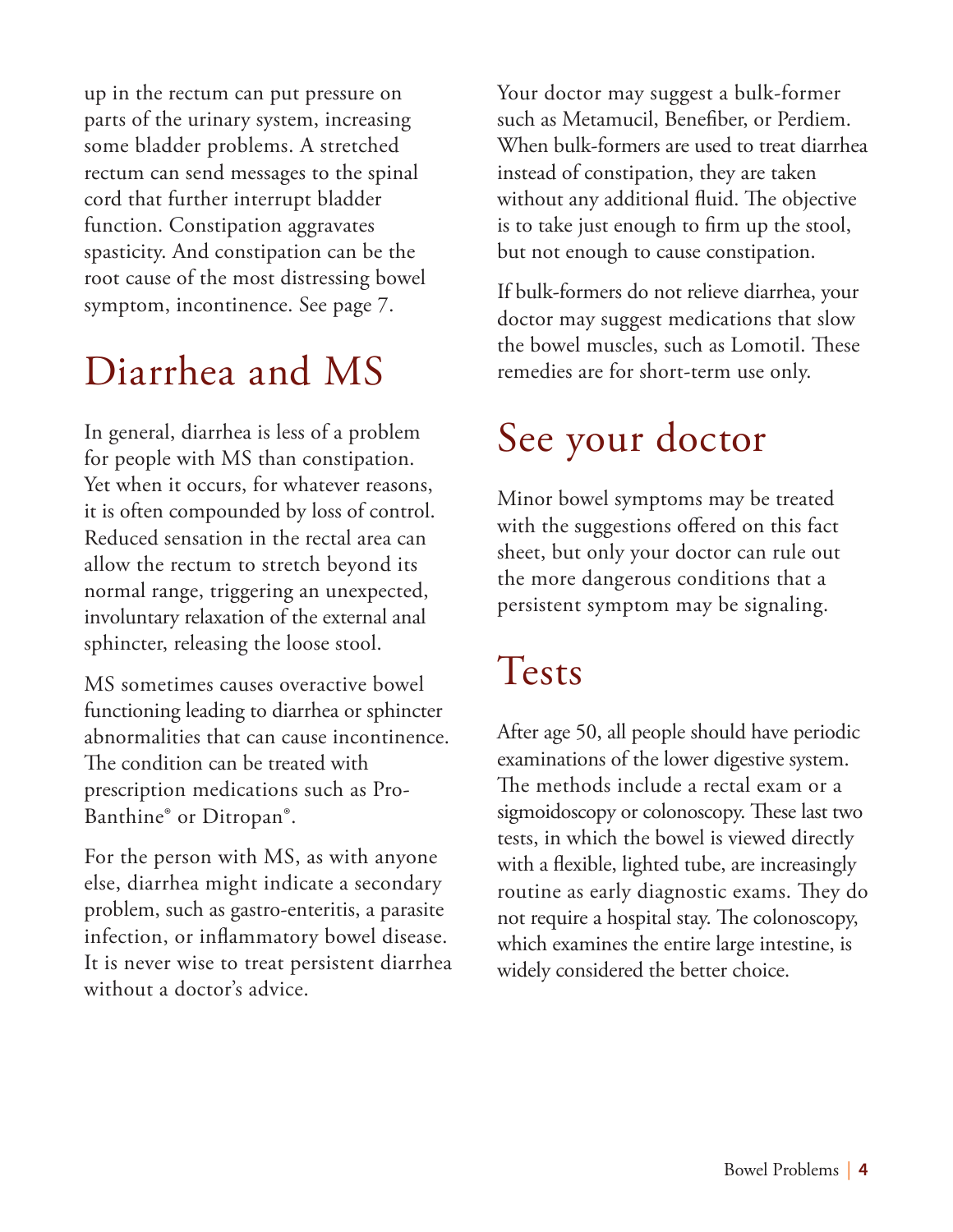## Good bowel habits

It is much easier to prevent bowel problems by establishing good habits than to deal with impaction, incontinence, or dependency on laxatives later on. If your bowel movements are becoming less frequent, take action. You may be able to prevent worsening problems by establishing good habits now.

#### **Drink enough fluids**

Each day, drink two to three quarts of fluid (8–12 cups) whether you are thirsty or not. Water, juices, and other beverages all count.

It is hard to drink adequate fluid if one is waking up at night because of the need to urinate or contending with urinary urgency, frequency, leaking, or loss of bladder control. These are "red-flag" problems for people with MS. But such symptoms can be controlled. See your physician — and treat bladder symptoms first.

#### **Put fiber into your diet**

Fiber is plant material that holds water and is resistant to digestion. It is found in whole-grain breads and cereals as well as in raw fruits and vegetables. Fiber helps keep the stool moving by adding bulk and by softening the stool with water. Incorporate high-fiber foods into your diet gradually to lessen the chances of gas, bloating, or diarrhea.

Getting enough fiber in your daily diet may require more than eating fruits and



bowlful of bran cereal plus up to four slices of a bran-containing bread each day. If you have limited mobility, you may need as much as 30 grams of fiber a day to prevent constipation. If you find you cannot tolerate a high-fiber diet, your doctor may prescribe high-fiber compounds such as psyllium hydrophilic muciloid or calcium polycarbophil.

### **Regular physical activity**

Walking, swimming, and even chair exercises help. Some regular exercise is important at any age or any stage of disability. Ask your doctor, nurse, or physical therapist.

### **Establish a regular time of day**

The best time of day to empty the bowel is about a half hour after eating, when the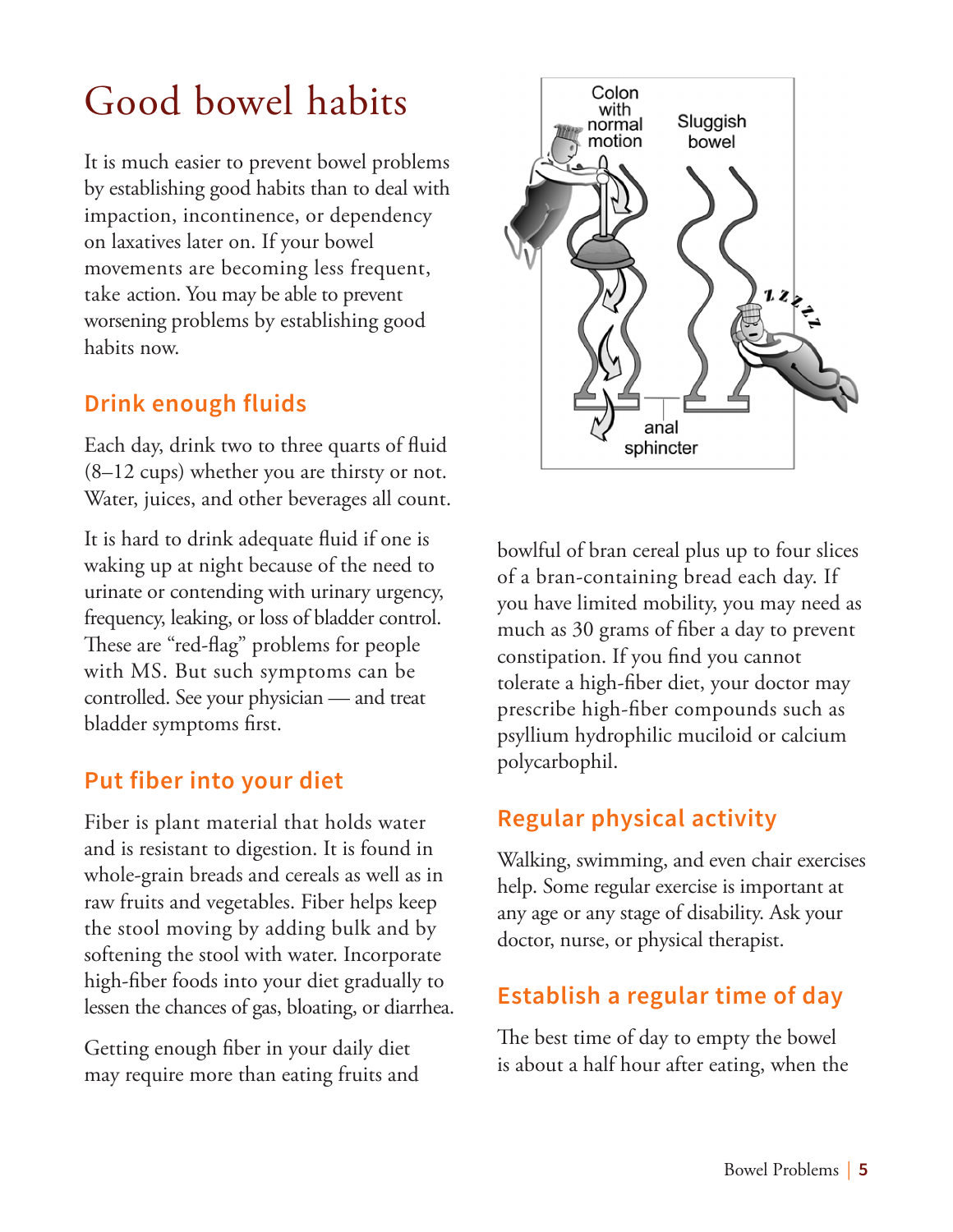emptying reflex is strongest. It is strongest of all after breakfast. Set aside 20 or 30 minutes for this routine. Because MS can decrease sensation in the rectal area, you may not always feel the urge to eliminate. Stick to the routine of a regular time for a bowel movement, whether or not you have the urge.

It also may help to decrease the angle between the rectum and the anus, which can be done by reducing the distance from the toilet seat to the floor to between 12 and 15 inches. But many people with mobility problems **raise** the toilet seat for ease of use. A footstool can create the same desired body angle, by raising your feet once you are seated on a higher toilet seat.

#### **Avoid unnecessary stress**

Your emotions affect your physical state, including the functioning of your bowel. Take your time. Use relaxation techniques. And remember that a successful bowel schedule often takes time to become established.

Depression has been known to cause constipation. The constipation can upset you further, starting an unnecessary cycle of worsening conditions. If emotions are troubling you, talk to your doctor or nurse.

### If you need more help

If these steps fail to address your constipation problem adequately, your doctor will probably suggest the following remedies.

#### **Stool softeners**

Examples are Colace® and Surfak. Mineral oil should not be taken while taking a stool softener, because it can reduce the absorption of fat-soluble vitamins.

#### **Bulk-forming supplements**

Natural fiber supplements include Metamucil®, Benefiber, Perdiem Fiber (brown container), FiberCon, Citrucel®, or Fiberall. Taken daily with one or two glasses of water, they help fill and moisturize the gastrointestinal tract. They are generally safe to take for long periods.

### **Saline laxatives**

Milk of Magnesia, Epsom salts, and sorbitol are all **osmotic** agents. They promote secretion of water into the colon. They are reasonably safe, but should not be taken on a long-term basis.

### **Stimulant laxatives**

Other laxatives include Doxidan, and Perdiem (yellow container). These provide a chemical irritant to the bowel, which stimulates the passage of stool. Peri-Colace includes a stool softener. The gentler laxatives usually induce bowel movements within 8 to 12 hours.

Many over-the-counter laxatives have harsh ingredients. Even though no prescription is required, ask your doctor for recommendations.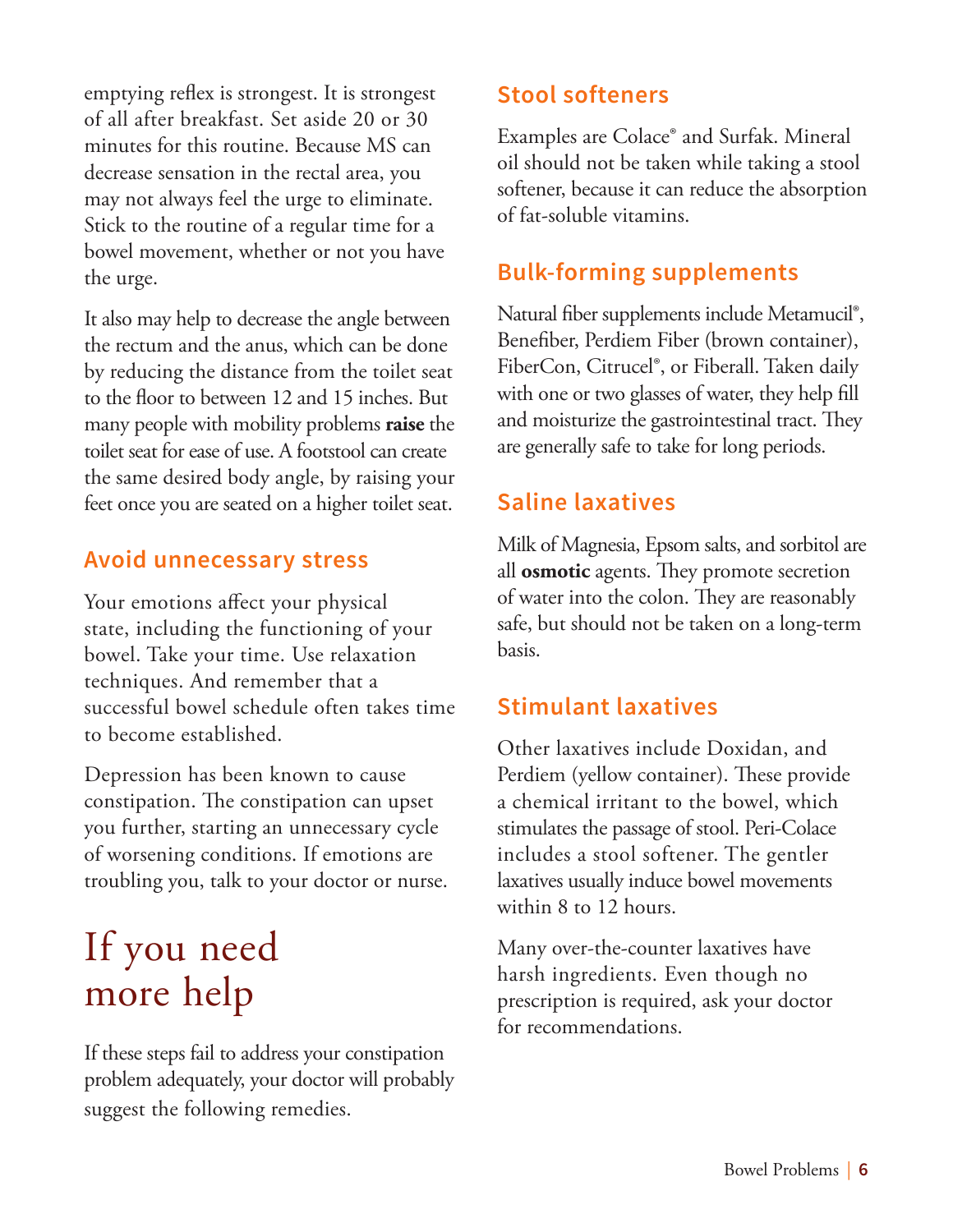### **Suppositories**

If oral laxatives fail, you may be told to try a glycerin suppository half an hour before attempting a bowel movement. This practice may be necessary for several weeks in order to establish a regular bowel routine. For some people, suppositories are needed on a permanent basis.

Dulcolax® suppositories stimulate a strong, wave-like movement of rectal muscles, but they are much more habit-forming than glycerin suppositories. These agents must be carefully placed against the rectal wall to be effective. If inserted into the stool, no action will occur.

#### **Enemas**

Enemas should be used sparingly, but they may be recommended as part of a therapy that includes stool softeners, bulk supplements, and mild oral laxatives.

Enemeez® mini-enemas are not traditional enemas but are a stool softener that works by mixing water with stool to make it soft and easier to pass.

### **Manual stimulation**

You can sometimes promote elimination by gently massaging the abdomen in a clockwise direction, or by inserting a finger in the rectum and rotating it gently. It is advisable to wear a plastic finger covering or plastic glove.

### Impaction and incontinence

Impaction refers to a hard mass of stool that is lodged in the rectum and cannot be eliminated. This problem requires immediate attention. Impaction can usually be diagnosed through a simple rectal examination, but symptoms may be confusing because impaction may cause diarrhea, bowel incontinence, or rectal bleeding. Your doctor may want you to have a series of tests to rule out the chance of the more serious diseases.

Impaction leads to incontinence when the stool mass presses on the internal sphincter, triggering a relaxation response. The external sphincter, although under voluntary control, is frequently weakened by MS and may not be able to remain closed. Watery stool behind the impaction thus leaks out uncontrollably.

Loose stool as a side effect of constipation is not uncommon in MS. A bowel "accident" may be the first warning a person has that an annoying problem has become a major issue.

### Incontinence

Total loss of bowel control happens only rarely in people with MS. It is more likely to occur, as mentioned above, as an occasional incident. Some people with MS report that a sensation of abdominal gas warns them of impending incontinence.

<sup>\*</sup> Note: These techniques may need several weeks before it is clear how well they are working. The digestive rhythm is modified only gradually.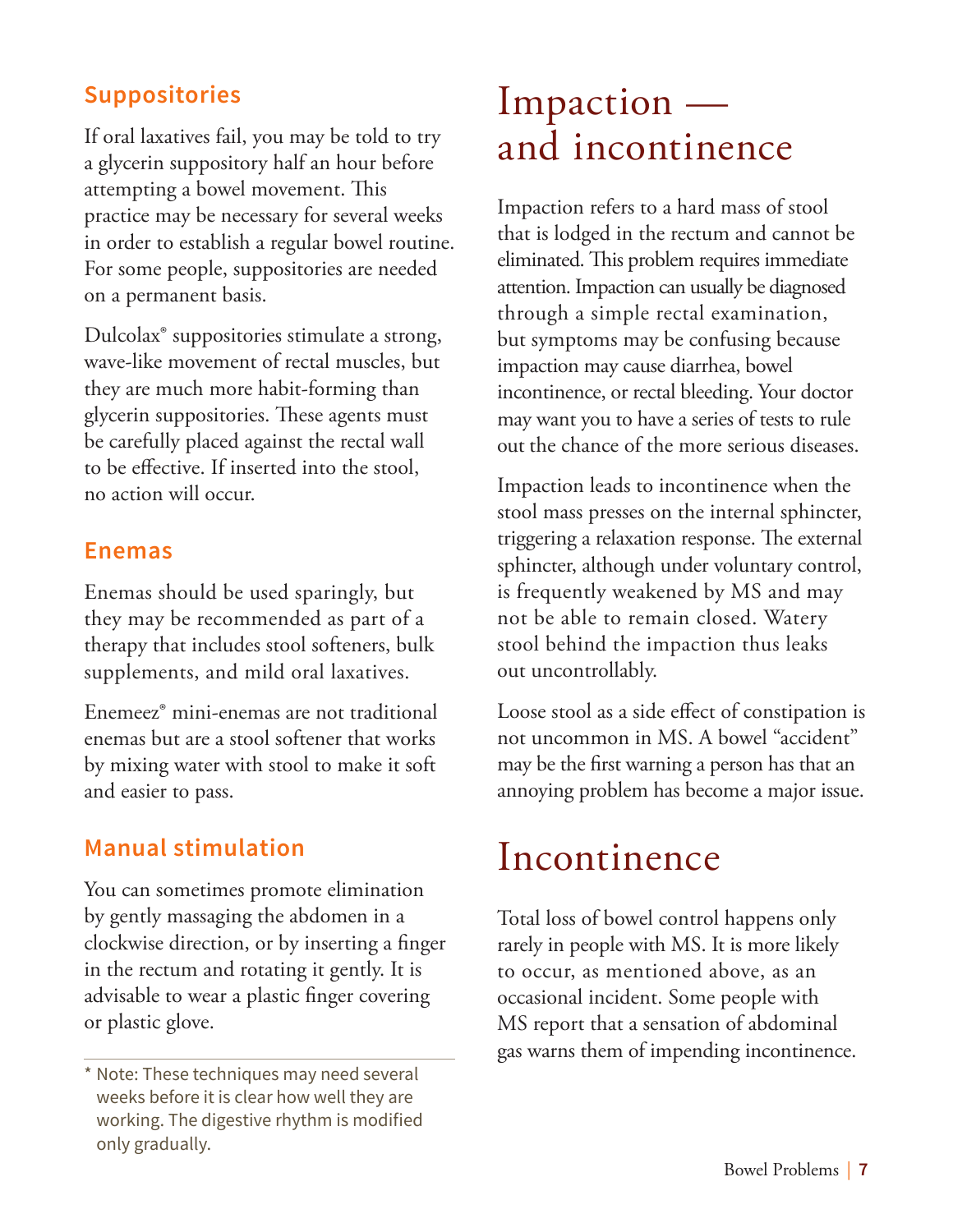If incontinence is even an **occasional** problem, see your doctor — but don't be discouraged. It can usually be managed. Work closely with your doctor and nurse for a solution.

A regular schedule of elimination may be the key. When the bowel becomes used to emptying at specific intervals, accidents are less likely.

Dietary irritants such as caffeine and alcohol should be considered contributing factors and reduced or eliminated. In addition, medications that reduce spasticity in striated muscle — primarily baclofen (Lioresal®) and tizanidine  $(Zanaflex^{\circ})$  — may be contributing to the problem and their dose or scheduling may need to be adjusted.

Drugs such as Tolterodine or Pro-Banthine, often prescribed to quiet bladder spasms, can be helpful when a hyperactive bowel is the underlying cause of incontinence. Since these drugs also affect bladder function, your physician may need to start you on low doses and slowly increase them until the best results are obtained. You may have your "post-void residual urine volume" tested during this period to avoid possible urinary retention.

In addition to drugs, biofeedback may help train an individual to be sensitive to subtle signals that the rectum is filling.

Don't restrict your life in the meantime. Protective pants can be used to provide peace of mind. An absorbent lining helps protect the skin, and a plastic outer lining contains odors and keeps clothing from becoming soiled.

### In conclusion

As with many other kinds of medical problems, it's easier to treat the digestive system with good preventive habits. Dealing with impaction, incontinence, and potential dependence on laxatives is much more difficult than preventing the basic problems.

Should your bowel problems persist or worsen, ask your doctor for a referral to a gastroenterologist, who specializes in bowel and digestive problems.